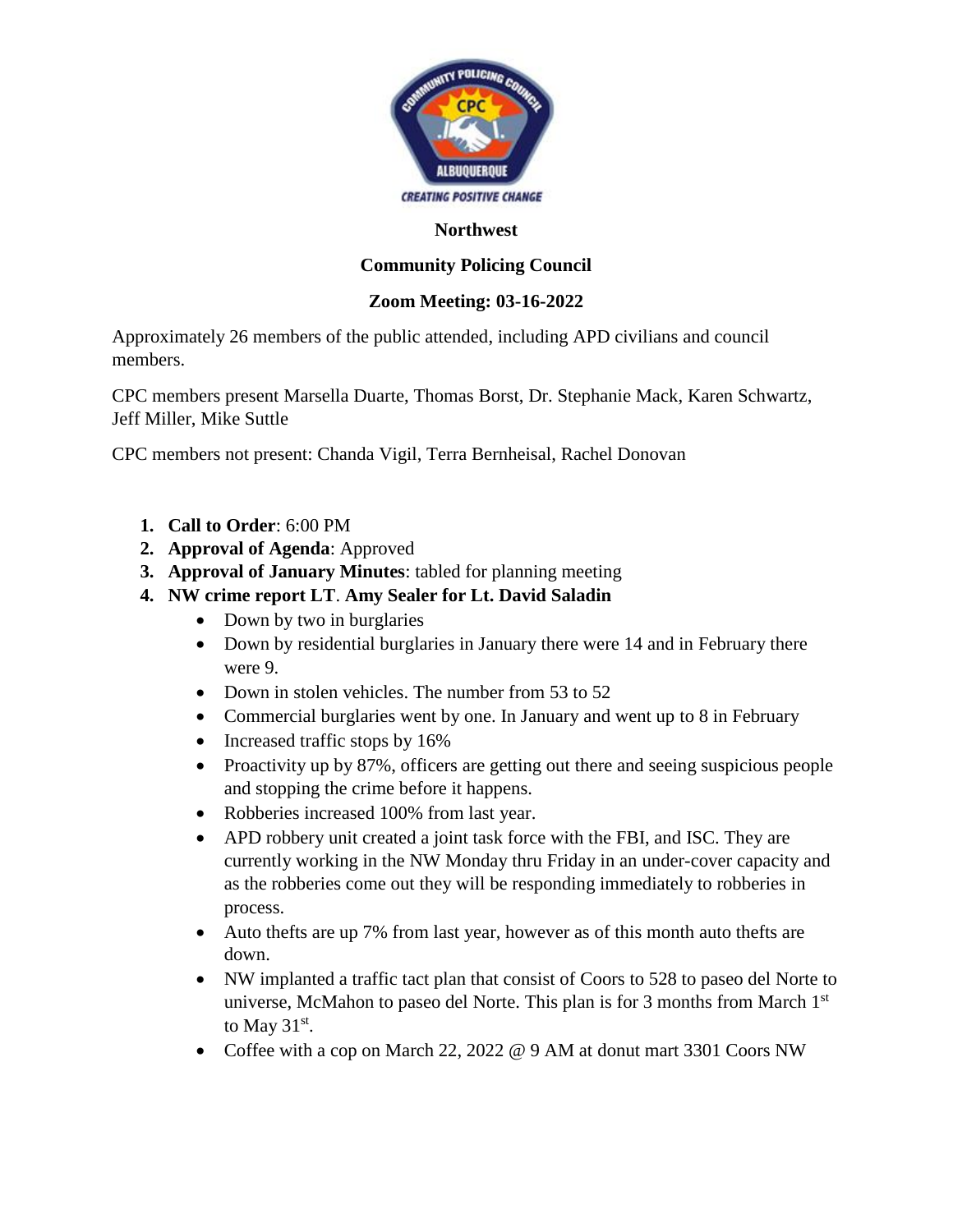#### **5. Commander Richard Evens IAFD**

- Force Any physical means use to defend the officer or other restrained, overcome resistance or otherwise gain physical control of them.
- Level 1 force That is likely to cause transitory pain, disorientation, or discomfort during its application as a mean of gaining compliance. This level is invested by field supervisors through their command all the way through their command.
- Level 2 force Force that causes injury, reasonably by expected to cause injury where the result of a complaint of injury.
- Level 3 force force that results in or could reasonably result in serious physical injury, hospitalization, or death.
- When an officer uses force, they notify their supervisors or next on duty. That supervisor comes to the scene and does an on-scene investigation to talk to the officer, and witnesses including viewing the video to classify that force. If level one force the supervisor keeps the level one force investigation and they will conduct it all the way through and send it through their chain of command.
- If a level two or three, IAFD unit comes out to the scene with EFIT to investigate and begin investigation on scene.
- What does the investigation entail?
	- oFundamentals components of finding witnesses and interviewing the subject involved with the force looking for evidence.
	- o On-scene investigations are not intended to last very long.
	- oCase files determines if that force is in or out of policy based on the evidence.
	- oReports to performance board for tracking
	- oThe detectives are on call 24-7

# **6. CPOA Interim Director Diane McDermott**

- CPC ordinance
- CPOA ordinance change, not yet official until city council votes on it.
- Involvement of the CPOA is at the time of the actual incident.
	- oWhen there's an officer involve shooting, the director or designated back up arrives at scene no matter the time of day. The director attends an administrative briefing provided at the scene to get initial information and observations on the conditions of the scene.
- CPOA does not necessarily investigate officer involved shooting or serious use of force, instead review the investigations done by the IAFD. There is a 10% sampling of level two forces and tactical deployments.
- Director attends the FRB (Force review board) to receives materials, listens to presentations and discussions. They have an opportunity to ask questions and make comments at the meeting. The materials are redacted and available to the board for review.